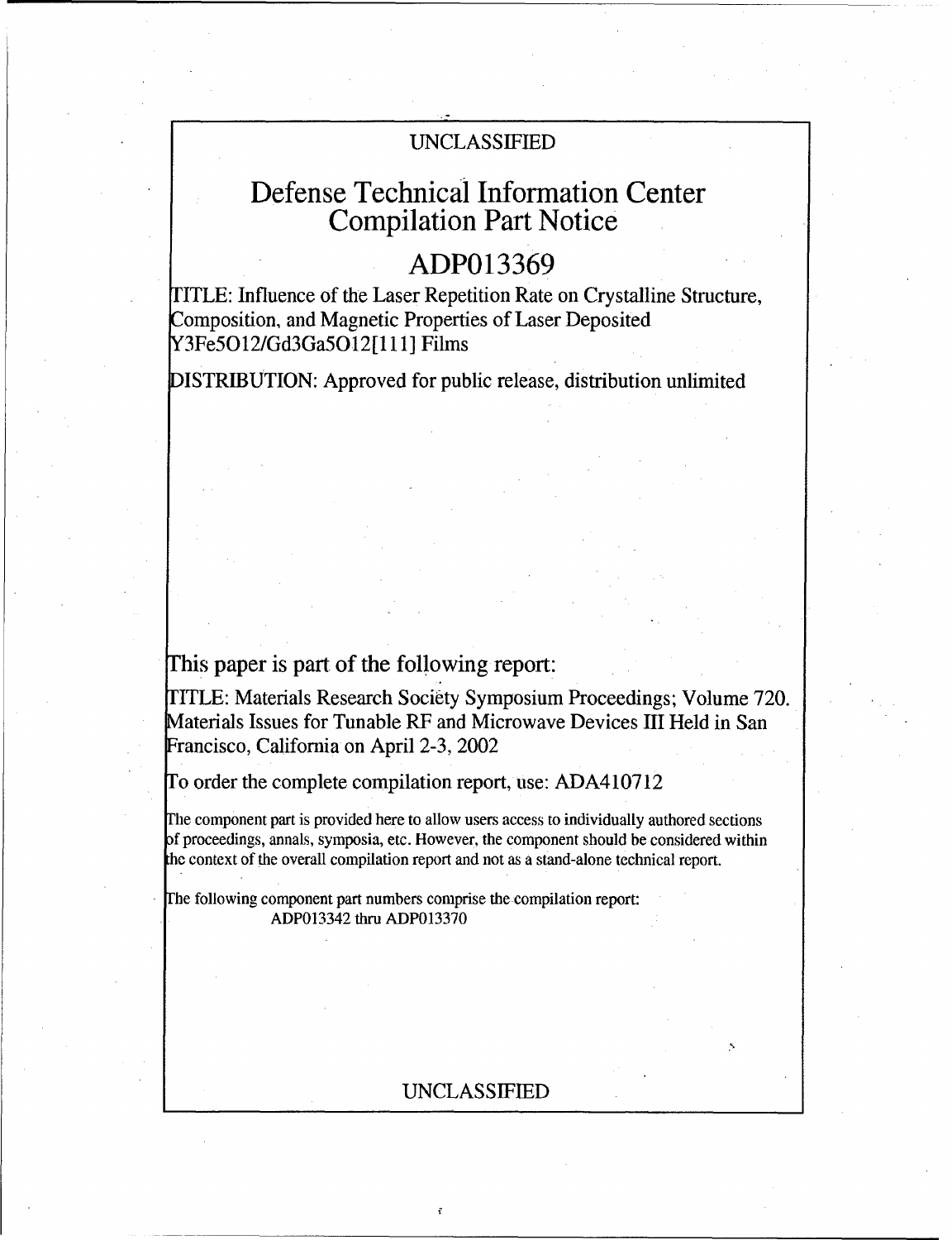### Mat. Res. Soc. Symp. Proc. Vol. **720 0** 2002 Materials Research Society **H6.7**

Influence of the Laser Repetition Rate on Crystalline Structure, Composition, and Magnetic Properties of Laser Deposited  $Y_3Fe<sub>5</sub>O<sub>12</sub>/Gd<sub>3</sub>Ga<sub>5</sub>O<sub>12</sub>(111)$  Films

S. Kahl, V. P. Denysenkov, S. I. Khartsev, S. Kranzusch', and A. M. Grishin Condensed Matter Physics, Royal Institute of Technology, S-16440 Stockholm, Sweden; <sup>1</sup>Laserlabor Göttingen e.V., D-37077 Göttingen, Germany

#### ABSTRACT

 $Y_3Fe_5O_{12}$  (YIG) films have been deposited onto single crystal  $Gd_3Ga_5O_{12}$  (GGG) substrates by pulsed laser deposition. For a given set of experimental parameters, the oxygen background pressure and substrate temperature were optimized to achieve the narrowest ferromagnetic resonance (FMR) lines. The repetition rate was then varied from 10 to 50 Hz. There is a clear transition from films with low saturation magnetization  $4\pi M_S \approx 300$  Gs, high coercive fields  $H_C > 20$  Oe, and broad FMR lines  $\Delta H > 100$  Oe to films with  $4\pi M_S > 1400$  Gs,  $H_C < 10$  Oe, and  $\Delta H \le 10$  Oe. This crossover occurs when the laser repetition rate is changed from 20 to 30 Hz. No significant differences could be detected in any of the other investigated properties: crystalline structure, cation concentration ratio, and surface roughness do not depend on the repetition rate. Annealing experiments show that the films deposited at 10 and 20 Hz repetition rate are oxygen deficient. We loaded the film deposited at 20 Hz with oxygen, so that it reached the bulk value for *4irMs.* The coercive field, however, remained large.

#### INTRODUCTION

 $Y_3Fe<sub>5</sub>O<sub>12</sub>$  (YIG) films prepared by liquid phase epitaxy have attracted strong attention during the past decades. These films of the garnet structure have been grown with high perfection onto garnet single crystal  $Gd_3Ga_5O_{12}$  (GGG) substrates, which have nearly zero lattice mismatch with the film. With sometimes sophisticated substitutions, garnet films have been proposed for two important applications in the past, as bubble memory films and for magnetostatic wave devices [1,2]. In the past two decades, interest in their magnetooptical prpoperties has grown [3-6].

In this paper, we investigate the magnetic, structural and compositional properties of laser deposited YIG films on GGG(111) substrates. Our investigations add information to prior publitations about laser deposited YIG films **[7,81** on GGG substrates. We focus onto the interesting and technically important role of the laser repetition rate.

#### EXPERIMENTAL PROCEDURE

YIG films were grown onto GGG(111) single crystal substrates by the technique of pulsed laser deposition at 248 nm wavelength. Directly after preparation, the films were annealed in the deposition chamber at 700 mbar of oxygen pressure for 20 min. The target was ground before every new deposition.

The films were structurally characterized by three circle x-ray diffractometry (XRD). Film thicknesses were determined by profilometry over film edges and ranged between 400

197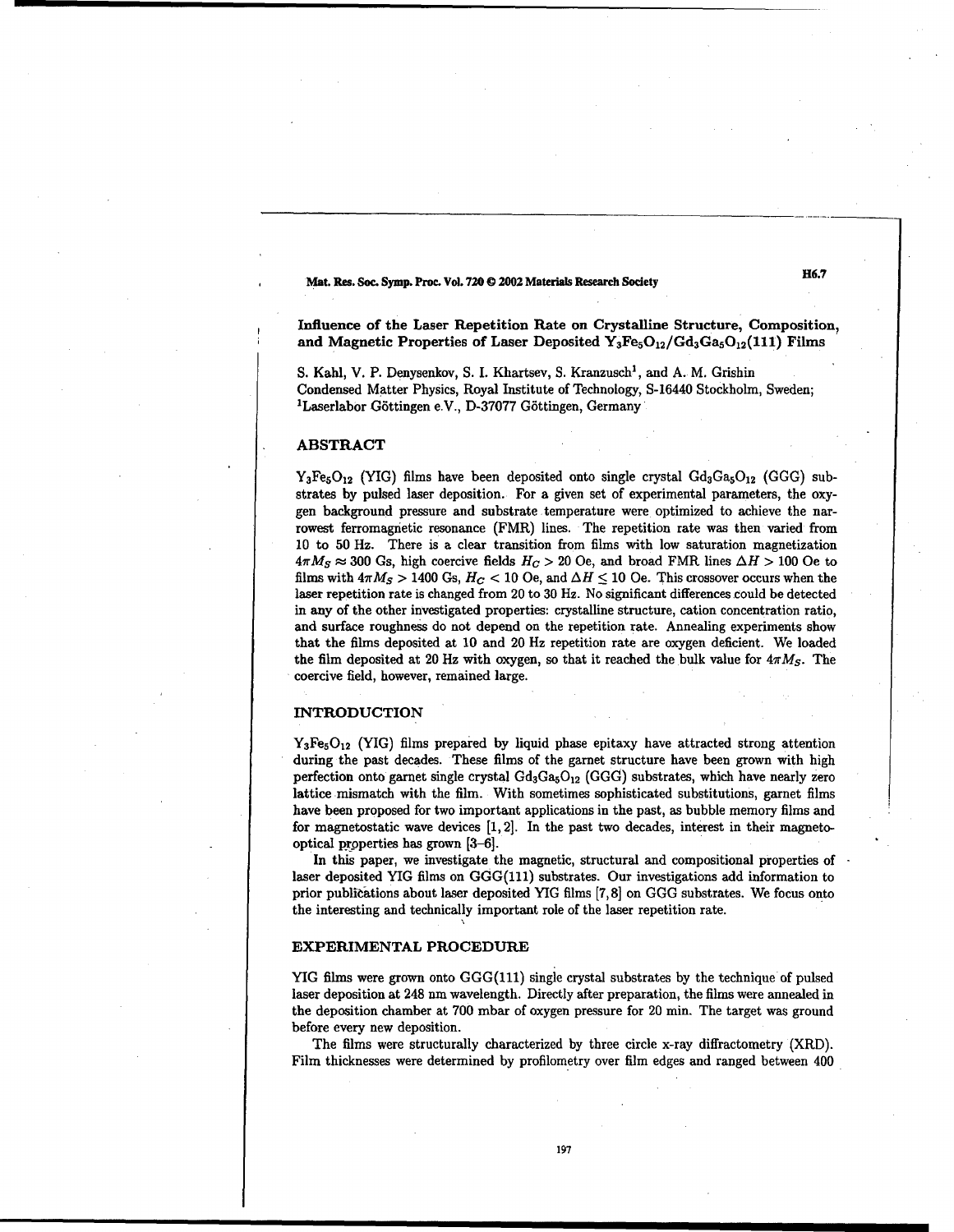and 600 nm. A qualitative picture of the film morphologies was obtained in an optical microscope. Film roughnesses were obtained in an atomic force microscope (AFM).

Rutherford Backscattering (RBS) allowed us to determine cation concentration ratios of the films and the target. We used  $He<sup>4</sup>$  ions at 1510 keV. The obtained backscattering spectra were fitted by the SIMNRA 4.0 simulation programme [9].

Magnetic moments and coercive fields were measured with a vibrating sample mnagnetometer. A broadband ferromagnetic resonance (FMR.) spectrometer using, a network analyzer as both source and receiver of the microwave radiation was used to determine position and width of the ferromagnetic resonance lines.

Further annealing was done in a separate oven under oxygen gas flow of  $1000 \text{ cm}^3/\text{min}$ at atmospheric pressure for 90 min at temperatures up to **950** *'C.*

#### RESULTS **AND DISCUSSION**

Keeping the laser energy fixed to 2.5 J/cm<sup>2</sup>, the substrate-to-target distance to 4.5 cm the laser repetition rate to 40 Hz, and the deposition time to 30 min (corresponding to 72000 pulses), we optimized the substrate temperature to **650 'C** and the oxygen pressure to 0.034 mbar in order to achieve the narrowest FMR line of 6 **Oc.** According to our experience, the narrowest FMR line occurs under some specific angle, which is different for every film.

We found the best parameters of deposition at temperatures much lower-than reported in Ref. [8], where the smallest FMR linewidth and the lowest coercive fields were found for substrate temperatures above 800 **'C.** In that investigation. howiever. the deposition rate (film thickness divided by total time of deposition) was twice as high as the one we used. We therefore concluded that the deposition rate plays a major role for the growth of laser deposited YIG films,

All films grew epitaxially, examples of a wide angle  $\theta - 2\theta$  and a  $\phi$  scan are shown in Figure 1. The (222) and (666) reflections are forbidden in the garnet structure and **could** stem from edges of the substrate or inhomogencities of the film.



Figure 1. XRD patterns of a  $Y_3Fe_3O_{12}/Gd_3Ga_3O_{12}(111)$  film deposited at the laser repetition rate of 30 Hz. The main graph shows a wide angle  $\theta - 2\theta$  scan. The inset shows a  $\phi$ scan of the {664} oblique lattice planes.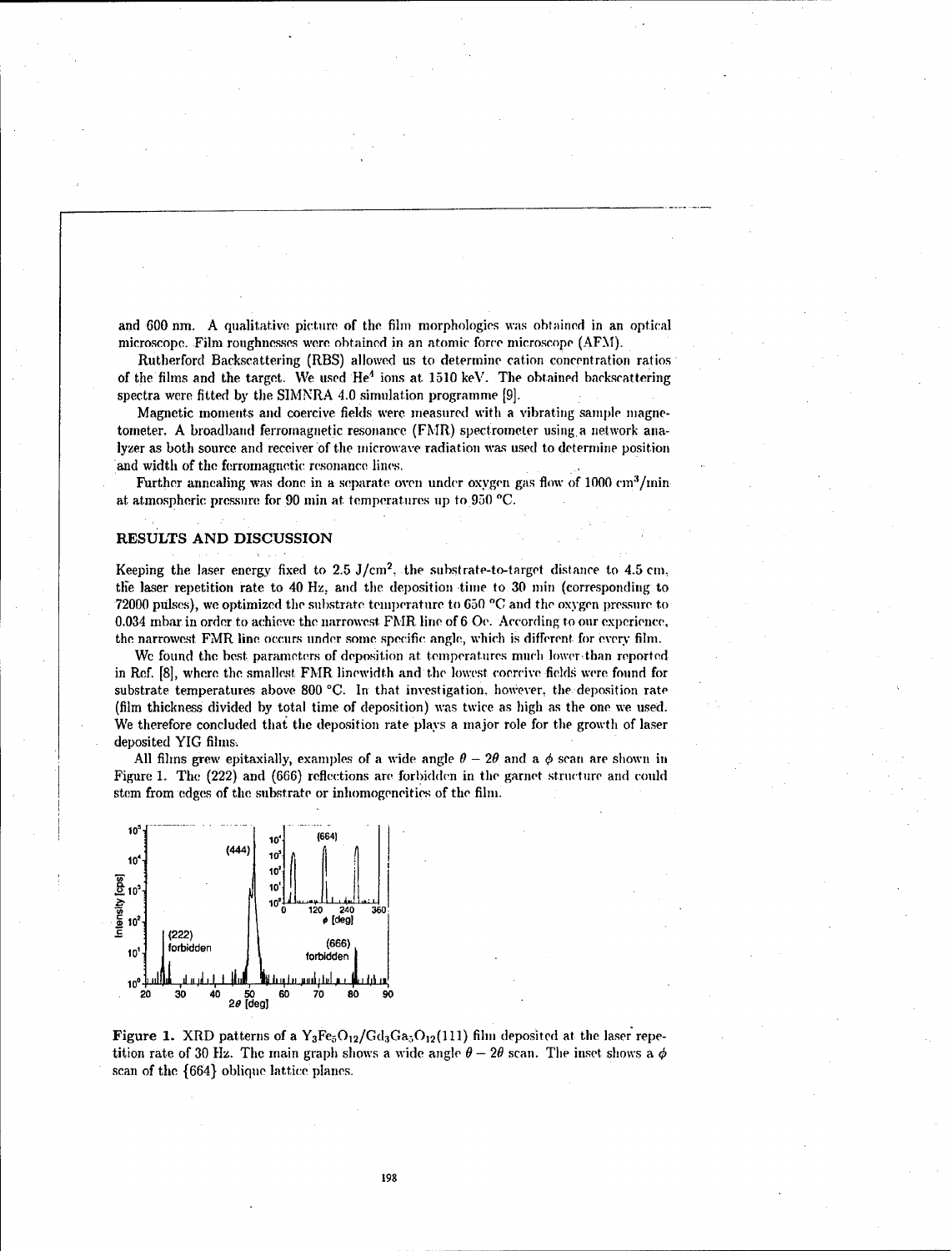It is impossible to see the main part of the film reflections in  $\theta - 2\theta$  scans due to the extremely small lattice mismatch between YIG and GGG. This is demonstrated for films made with deposition rates from 10 to 50 Hz in figure 2. At deposition rates above 20 Hz, there are low intensity platforms to the left of the Bragg peaks. However, these platforms only have 1% of the peak height and do not show any peak structures.

Figure 3 shows the RBS spectrum of the film deposited at 30 Hz repetition rate. The edges in the spectrum correspond to the four heavy elements in the film and substrate. The oxygen edge is not resolved clearly. From carefully fitting the heights behind the Fe and Y edges, we determined the concentration ratio of Fe and Y irons (see inset of figure 3 for the fit). The cation concentration ratios in the other films and in the target were determined the same way. This analysis revealed slight Y deficiencies both in target and films (see table 1 for films, in the target  $c_Y/c_{Fe} = 0.5$ ). The transfer from target to substrate was nearly stoichiometric for all films.

In transmitting light in the optical microscope, some differences between the films could be observed. The films deposited at the repetition rates of 30, 40, and 50 Hz look very similar: they show plain surfaces, with occasional voids. The film deposited at 20 Hz shows more and larger voids (around 10  $\mu$ m in diameter), which possess irregular shapes. The film deposited at 10 Hz has even more voids, but they are smaller and circular. All films possess a large number of small dark spots, which are probably pits resulting from the small error in stoichiometry.

Film rms roughnesses averaged over areas of 20  $\mu$ m<sup>2</sup> to 30  $\mu$ m<sup>2</sup> are essentially the same and less than half the lattice parameter for all five films, see table 1.

The saturation magnetization is much higher for the three films deposited at the higher



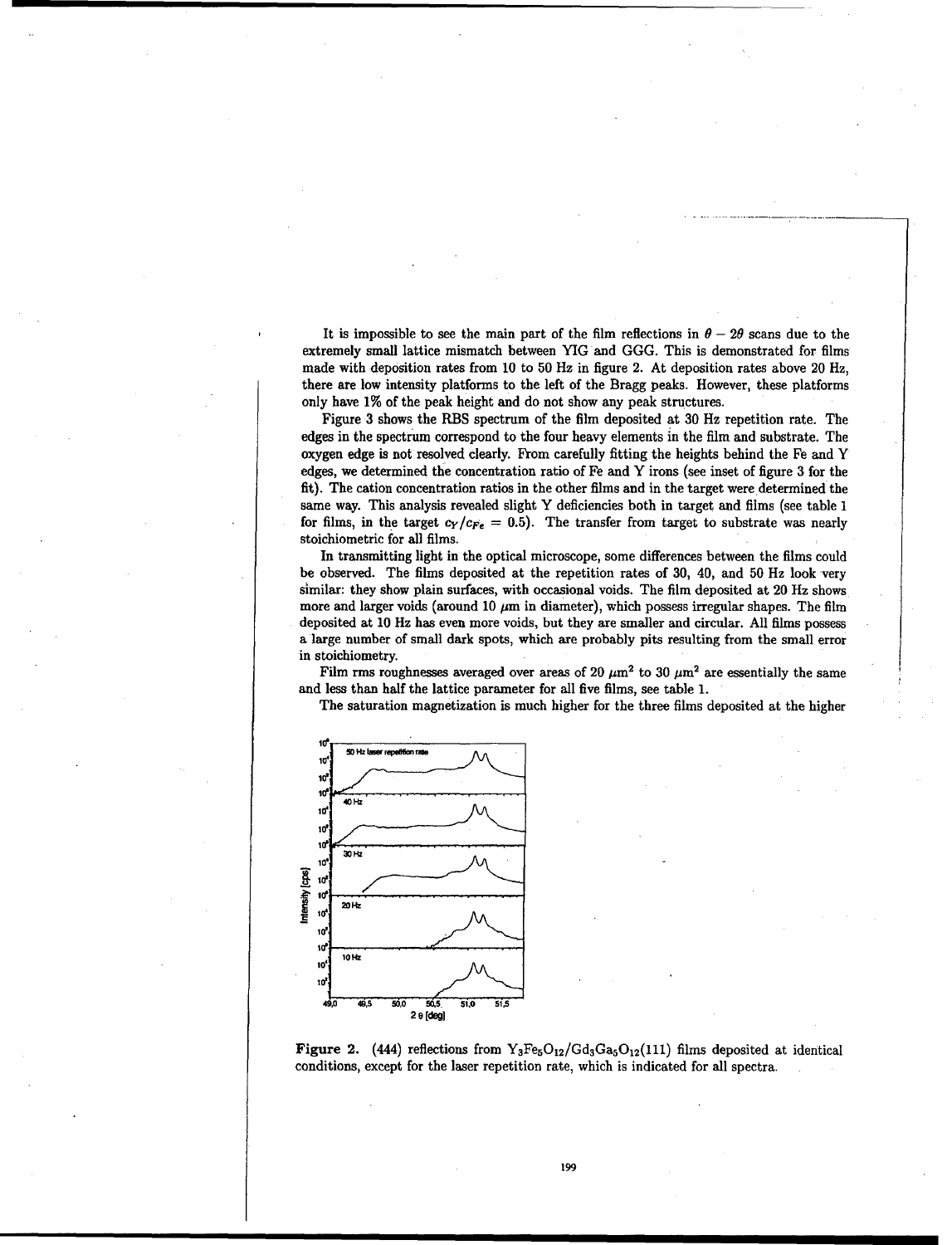|                            | error | $10$ Hz | $20$ Hz | $30$ Hz | $40$ Hz    | 50 Hz   |
|----------------------------|-------|---------|---------|---------|------------|---------|
| XRD: plateau left of (444) |       | no      | no      | ves     | <b>ves</b> | ves     |
| concentration $c_Y/c_{Fe}$ | ±0.01 | 0.49    | 0.50    | 0.56    | 0.47       | 0.52    |
| rms roughness [nm]         | ±0.05 | 0.47    | 0.37    | 0.47    | 0.45       | 0.35    |
| coercive field $H_C$ [Oe]  | ±0.2  | 45      | 20      | 0.4     | -9         | 1.3     |
| sat. magn. $4\pi M_S$ [Gs] | 15%   | 310     | 250     | 1950    | 1590       | $-1450$ |
| dark/light brownish color  |       | dark    | dark    | light   | light      | light   |

Table 1. Summary of the film properties at different repetition rates

repetition rates (table 1). Look at figure 4 to compare hysteresis loops (as prepared) of the films deposited at. 20 and 30 Hz. The main error in determining the saturation magnetization comes from measuring sample volumes and can reach as much as *15%.*

Figure 5 depicts the changes in coercive field and saturation magnetization as a function of the repetition rate. The coercive field *H(:* for 40 Hz is larger than for 30 and 50 Hz, which could be due to the better cation concentration ratio of the fihns deposited at 30 and 50 Hz.

The films also differ in color: The two films deposited at 10 and 20 Hz look dark brownish whereas the other three films look light brownish.

Considering the results described above, it seems likely that the differences in magnetic hysteresis loops are caused by differences in the oxygen contents of the samples. This hypothesis was tested by simultaneously annealing a 'bad' sample (deposited at 20 Hz repetition rate) and a 'good' sample (deposited at 30 Hz) for 90 min in 1 atm of oxygen at the temperatures of 500 **'C,** 650 **'C,** 800 **'C,** and 950 **ICi** Magnetic hysteresis loops were measured for both samples after every annealing step. The hysteresis loops of the good sample did not show any changes, but the saturation magnetization of the bad sample increased significantly and reached the same value as in the good sample (within the **15%** error margin). The coercive field of the bad sample increased through annealing at 650 **'C** and then decreased



Figure 3. RBS spectrum of a  $Y_3Fe_5O_{12}/Gd_3Ga_5O_{12}(111)$  film deposited at the repetition rate of 30 Hz. The inset shows the fit of the film edges.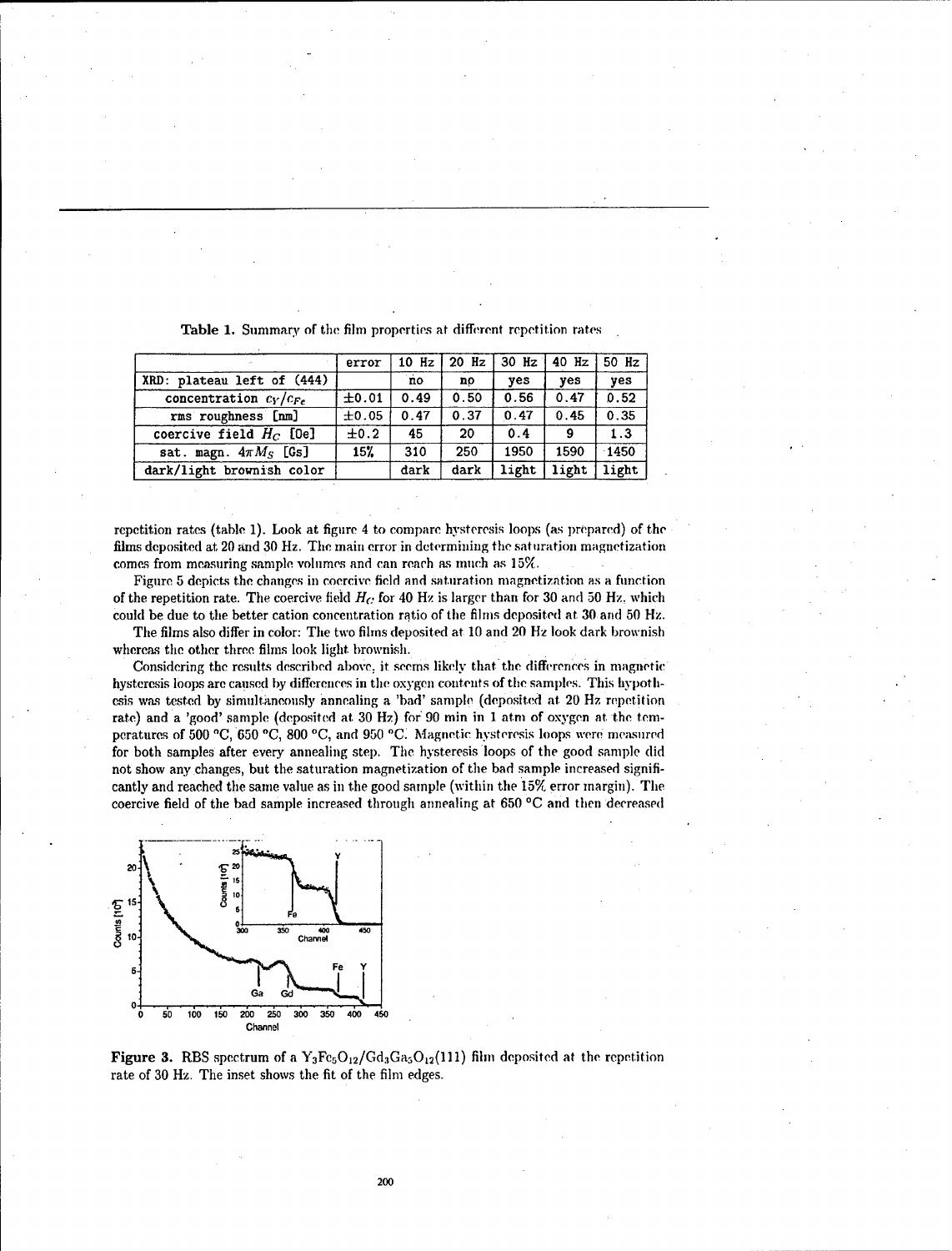

Figure 4. Magnetic hysteresis loops of two laser deposited  $Y_3Fe_5O_{12}/G_{d_3}Ga_5O_{12}(111)$ films recorded with the magnetic field parallel to the film plane. The films were deposited at the deposition rates indicated in the figure. After preparation they were subjected to postannealing in oxygen atmosphere for 90 min at the temperatures given in the left figure. The right figure shows the region of low magnetic fields in magnification.

again to approximately its original value. See figure 4 for hysteresis loops recorded with the magnetic field parallel to the film plane. The color of the bad film became lighter with every annealing step until both films looked the same after annealing at 800 **0C.**

The magnetic superexchange coupling in YIG is mediated by oxygen ions. Oxygen deficiency is therefore expected to result in reduced saturation magnetization. By increasing the oxygen content in the bad sample through annealing in oxygen atmosphere, the saturation magnetization was increased significantly.

In order to maintain charge neutrality at oxygen deficiency, a fraction of the metallic cations will change their valence states. Mixed valence states allow for charge transitions



Figure 5. Coercive fields and saturation magnetizations for  $Y_3Fe_5O_{12}/Gd_3Ga_5O_{12}(111)$ films deposited at different deposition rates.